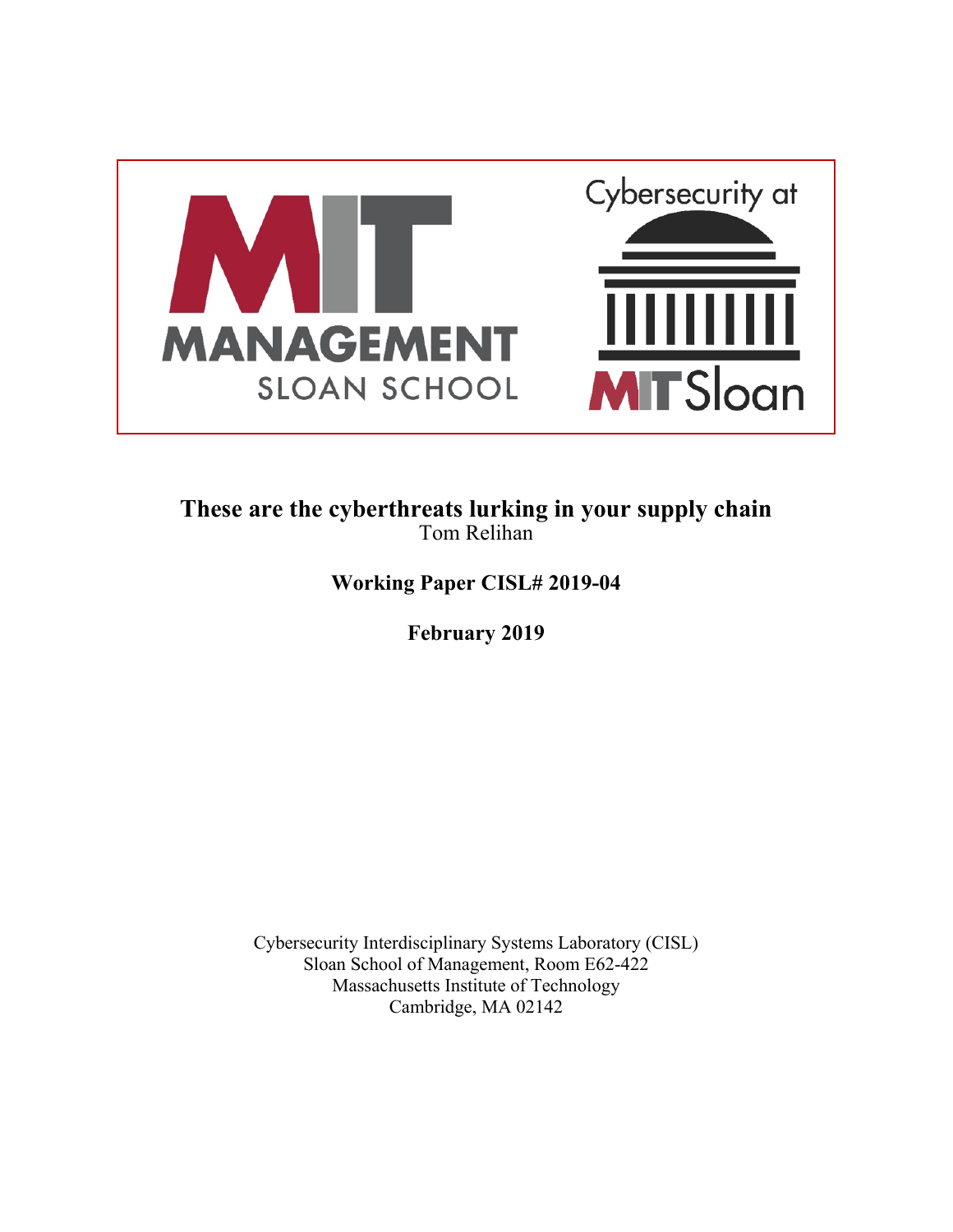#### IDEAS MADE TO MATTER **CYBERSECURITY**



# These are the cyberthreats lurking in your supply chain

By Tom Relihan, Feb 19, 2019

## Why It Matters Effective cybersecurity involves more than just erecting a firewall. You have to clean up your supply chain, too.

You've got firewalls in place. You have a team dedicated to keeping a careful watch over your networks, 24/7. Everything is under two-factor authentication. Your cyber defenses must be bulletproof.

Then your screen goes dark, and it doesn't light back up. Soon, your company is offline entirely, and you're losing money — fast. You didn't account for the contractor that you hired to upgrade your point-of-sale network last month, which required accessing your systems — or what the state of their own cybersecurity looked like.

Turns out, it's not good.

The vast majority of firms approach cybersecurity from a perimeter-defense mindset, focusing on keeping out hackers and other bad actors who shouldn't be able to access their systems,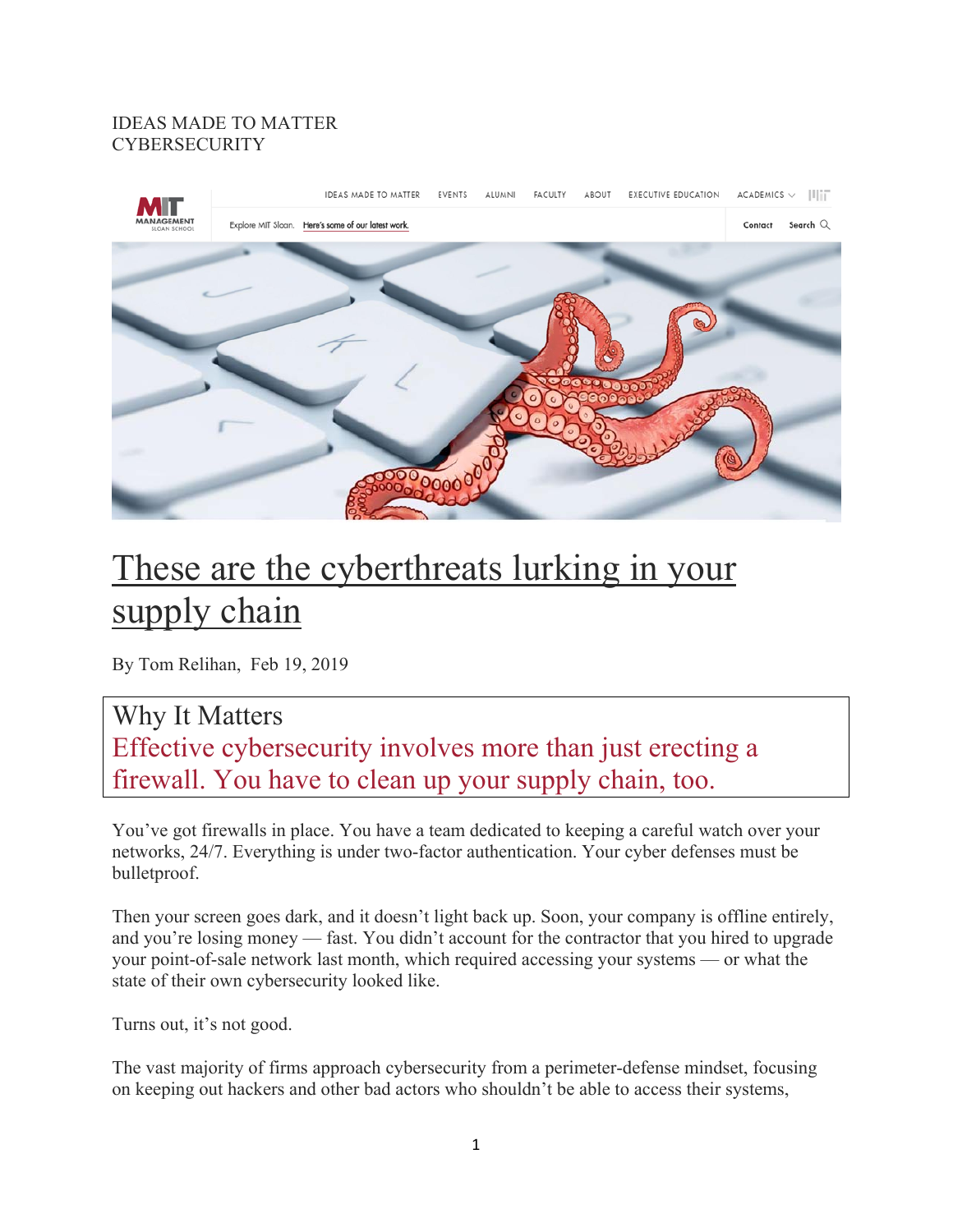according to Stuart Madnick, a professor of information technologies at MIT Sloan. But organizations often fail to consider attack vectors originating, intentionally or unintentionally, with outside individuals, contractors, firms, or groups that *are* authorized to access those systems — so-called third-party or supply chain cyberattacks.

"The thing they aren't thinking about are people who somehow, one way or another, can slide right in," Madnick said. "Because once you've slid in, then all those perimeter defenses are next to useless."

Madnick, a founding director of Cybersecurity at MIT Sloan, said these types of attacks typically come in one of five forms: through physical parts or components bought from suppliers; through use of network service providers; from external software providers or partners; from physical service providers and outside contractors; and through mergers and acquisitions.

Here's how to defend against them.

## **Software service providers and outside contractors**

For shipping giant A.P. Møller-Maersk, the installation of a single piece of accounting software in an office in Ukraine saw global operations grind to a halt and thousands of company computers rendered completely useless. That's because the smaller company that made the software, Linkos Group, had been compromised by a powerful piece of ransomware called NotPetya, which hijacked its update servers and used it as a beachhead to squirm into their client's networks. The results were devastating for firms across the globe, whose shipments were delayed.

The exploitation of smaller, typically less-secure companies who have access to or credentials for the networks of larger corporations for the purpose of either providing software services or contracted work is becoming increasingly common. Supply chain attacks rose by 150 percent between 2016 and 2017, according to cybersecurity company Symantec.

## **150**

*Supply chain cyberattacks rose by 150 percent between 2016 and 2017.*

At Maersk, "It started off with a supply chain, which was the supplier of their accounting software, and that got it through the firewall," Madnick said. "More and more software services are providing automatic updates, so it's not an uncommon phenomenon."

In recent years, such methods have been attributed to major breaches at companies like Target, where hackers gained access through a contractor that performed ventilation work for the retail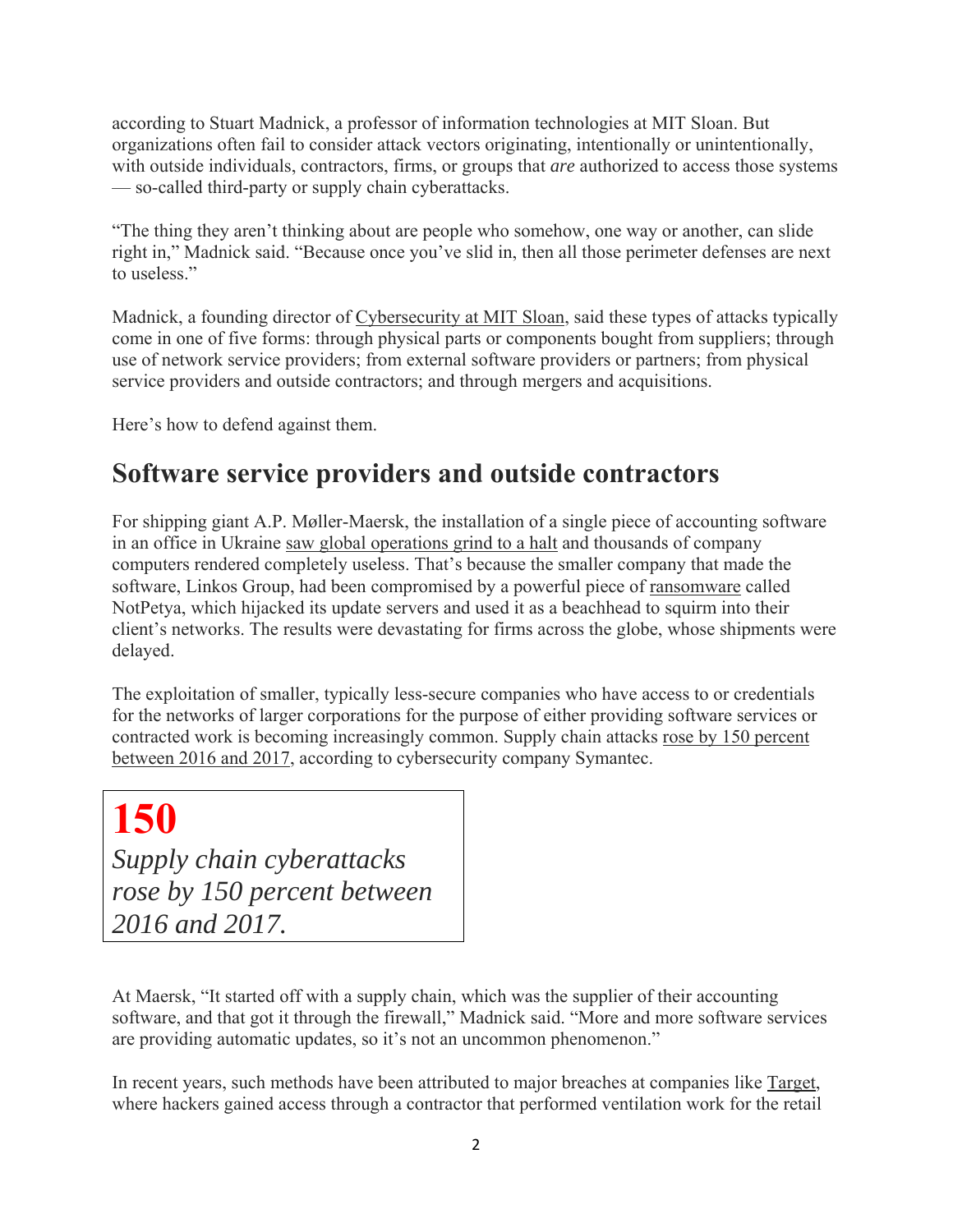chain and made off with reams of customers' personal data. The U.S. electric grid has been targeted through similar tactics.

"A lot of these companies are vulnerable," Madnick said. "[Contractors] will come to your plant, and they may have their own laptops that they plug in to do diagnostic work, and you don't know what else they're bringing in when they plug into your network."

Any firm that plans to partner with a contractor or service provider would be well-served by conducting a security audit of that partner prior to entering into a contract or allowing any work to happen, Madnick said. Organizations could create a framework for evaluating and scoring a potential partner's security operations, or conduct "stress tests" on their networks. "You could then say, 'We will only partner with software providers who are level eight or higher,'" he said.

For the smallest of partners, like independent contractors who might not even have an IT or cybersecurity department, Madnick recommends they work with a consultancy to bring their defenses up to par prior to the partnership.

"This can be a tough one, because you're talking about small organizations using unsophisticated systems and who don't have a lot of resources, and of course, the country is made up mostly of that," Madnick said. "You say, 'What's the big deal, why would Russia or North Korea want to hack into a company with four employees?' Well, that guy with the four employees is the access point to the U.S. power grid or Bank of America."

## **Mergers and acquisitions**

Another potential point of complication for a company's cybersecurity landscape presents itself when a firm acquires a smaller firm or startup, or when two firms merge.

"A company maybe feels relatively good about security, but they've just acquired a company, typically a smallish one, and they want to, of course, get economies of scale and synergies. The question is, how good is the security in that company?" Madnick said.

The solution is similar: Do your homework before the merger or acquisition, don't wait until it's too late.

## **Physical components**

Madnick said a third potential supply chain cyberthreat could be baked into the supplies themselves, either in the form of hidden "backdoors" embedded in software to allow secret, remote access, or through equipment outfitted with malicious hardware designed to steal information or hijack the system it's part of.

Last year, concerns about this sort of attack led the heads of the U.S.'s major intelligence agencies and House Intelligence Committee to advise Americans not to use products designed or sold by two Chinese telecommunications equipment makers, ZTE and Huawei, labeling such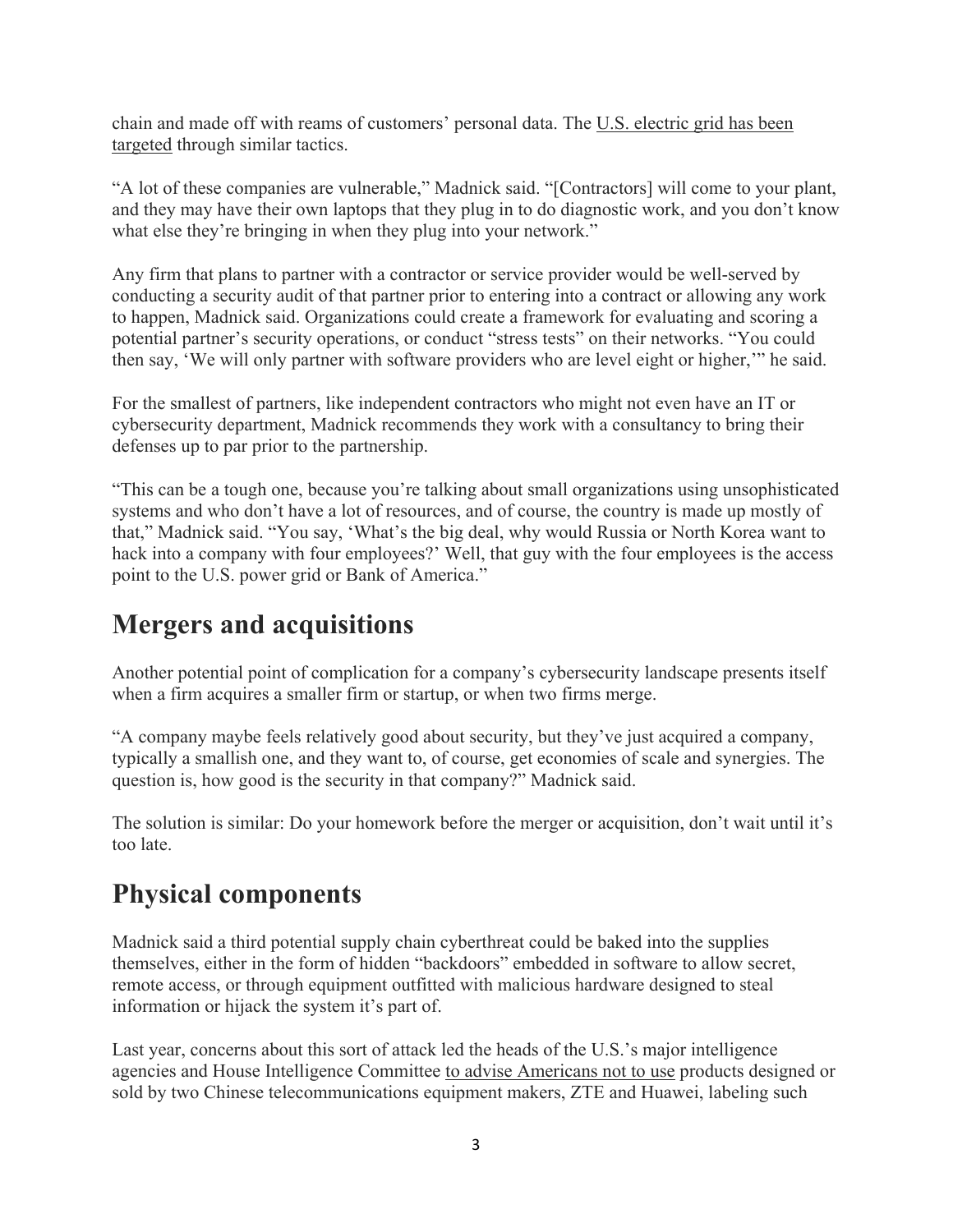products as national security threats. In August, the Trump administration outright banned use of the companies' products by the U.S. government or any government contractors. Such concerns have been voiced by government officials for nearly a decade.

Global supply chains are also extremely complex, Madnick said, and it's hard to tell whether a particular piece of equipment has either been compromised by the manufacturer itself, or by other actors intercepting and tampering with it along the chain.

The best way to prevent such attacks is to keep close tabs on your supply chain, with the goal of being able to determine the provenance of each component, so that you'd be able to identify any points of contact that could pose a risk. "There are a lot of reasons you might want to do that, and there are lots of reasons why it's not easy to do," Madnick said.

Why would Russia want to hack a company with four employees? Well, that guy with the four employees is the access point to the U.S. power grid.

"Why would Russia want to hack a company with four employees? Well, that guy with the four employees is the access point to the U.S. power grid." Stuart Madnick Professor

## **Network services**

Do you know the route your digital traffic takes from one point to the next over the internet? It's hard to be entirely sure, Madnick explained: Information sent across the internet from a computer in Cambridge, Massachusetts, to another in Washington, D.C., tries to find the fastest path there, not necessarily the shortest. That means your data could be routed through a hub in New York City, or it could pass through one in Beijing, if it reports faster speeds — where malicious actors could get their hands on it. This has actually happened, though allegedly only by accident, Madnick said.

Madnick says one way to defend against threats of data being intercepted and read during transmission over networks is to use encryption technologies like virtual private networks. Special browsers like Tor, designed to hide the location and other information about its user, can make it harder to tell when a lot of internet traffic is passing between two points, which could in itself be revealing, Madnick said.